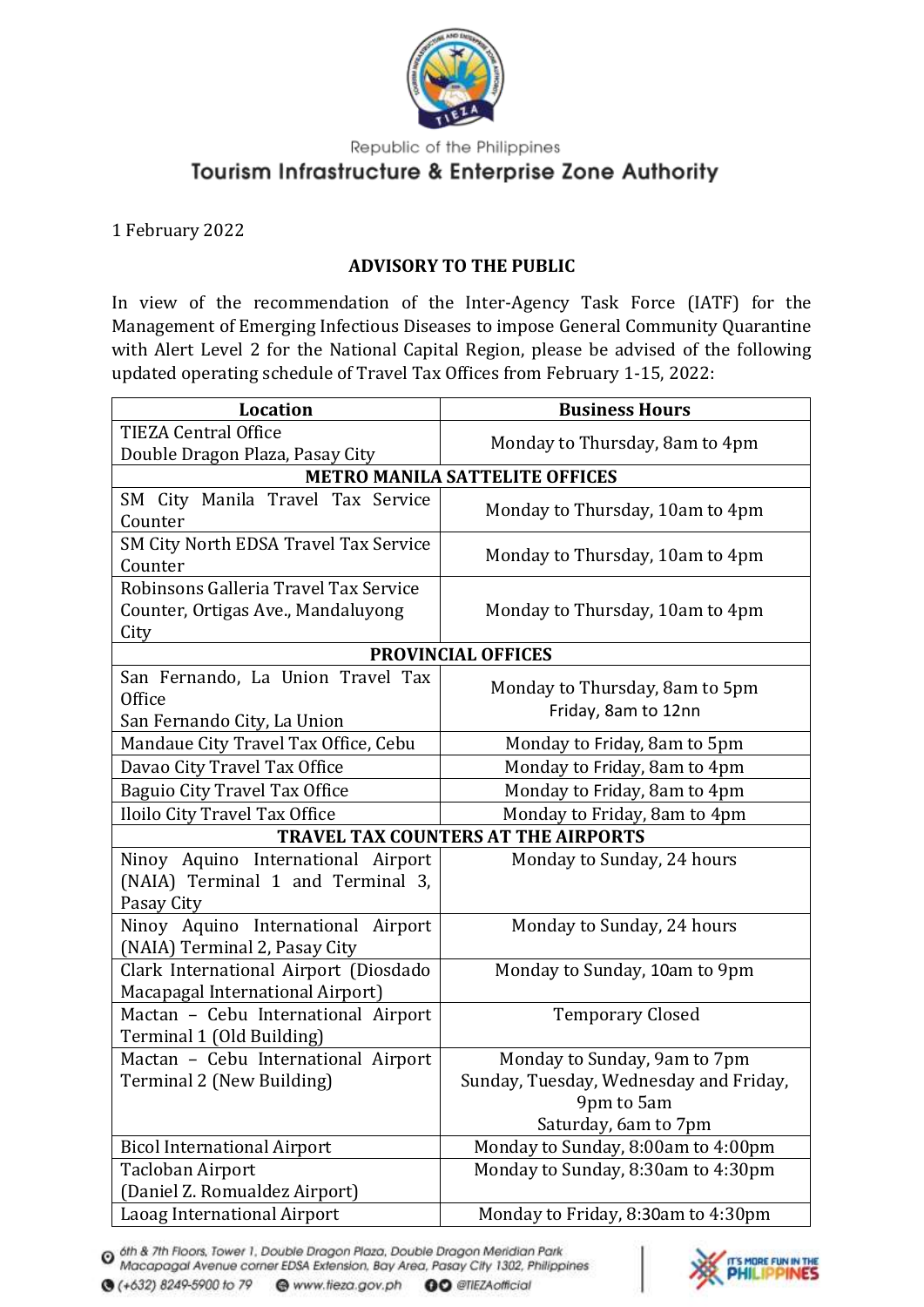| <b>Location</b>                        | <b>Business Hours</b>                                           |
|----------------------------------------|-----------------------------------------------------------------|
| Bohol-Panglao International Airport    | Monday to Sunday, 8am to 5pm                                    |
| Zamboanga International Airport        | Monday to Sunday, 8am to 4pm                                    |
| Iloilo International Airport           | Monday to Sunday, 8am to 4pm                                    |
| Kalibo International Airport           | Monday to Sunday, 8am to 4pm                                    |
| New Bacolod-Silay International        | Monday to Sunday, 8am to 4pm                                    |
| Airport                                |                                                                 |
| Davao International Airport            | Monday, Wednesday, Friday, Saturday and                         |
| Bangoy<br>(Francisco)<br>International | Sunday, 6am to 6pm                                              |
| Airport)                               | Tuesday and Thursday, 6am to 2pm                                |
| Puerto Princesa International Airport  | Monday to Sunday, 7:30am to 4pm                                 |
|                                        | TRAVEL TAX SERVICE COUNTERS AT ONE-STOP SHOP SERVICE CENTER FOR |
| OFWs (OSSCO)                           |                                                                 |
| Philippine<br>Overseas<br>Employment   |                                                                 |
| Association (POEA) - Main Office       | Monday to Thursday, 8am to 4pm                                  |
| Ortigas Ave., Mandaluyong City         |                                                                 |
| OSSCO - Clarkfield, Pampanga           | Monday to Friday, 8am to 4pm                                    |
|                                        |                                                                 |
| SM City Pampanga                       | Monday to Friday, 10am to 6pm                                   |
| OSSCO - Calamba, Laguna                | Monday to Thurs, 8am to 4pm                                     |
| Robinsons Bacolod City                 | Monday to Friday, 9am to 5pm                                    |
| Negros Occidental                      |                                                                 |
| Robinsons Cagayan de Oro City          | Monday to Friday, 10am to 6pm                                   |
| OSSCO - Davao City                     | Monday to Wednesday, 10am to 6pm                                |
| 5th Floor, Gaisano Mall                |                                                                 |
| <b>SM City Cebu</b>                    | Monday to Friday, 10am to 6pm                                   |
| <b>SM Bacoor</b>                       | Monday to Friday, 10am to 4pm                                   |

For immediate concerns, you may visit any of the open travel tax offices above. As a reminder, visiting clients must adhere to the following health and sanitary protocols consistent with minimum public health standards under Executive Order No. 112, series of 2020, and the Omnibus Guidelines on the implementation of Community Quarantine in the Philippines (with Amendments as of August 6, 2021):

- 1. The wearing of face masks shall be mandatory;
- 2. Physical/social distancing shall be observed at all times; and
- 3. Transactions for persons aged below 18 years old and those with cormorbity, and other health risks, shall only be done through a representative with a valid letter of authority.

Instead of transacting onsite, we highly encourage our clients to avail of our contactless online services:

• For full travel tax payments, you may access our Online Travel Tax Payment System (OTTPS) at [https://traveltax.tieza.gov.ph](https://traveltax.tieza.gov.ph/)